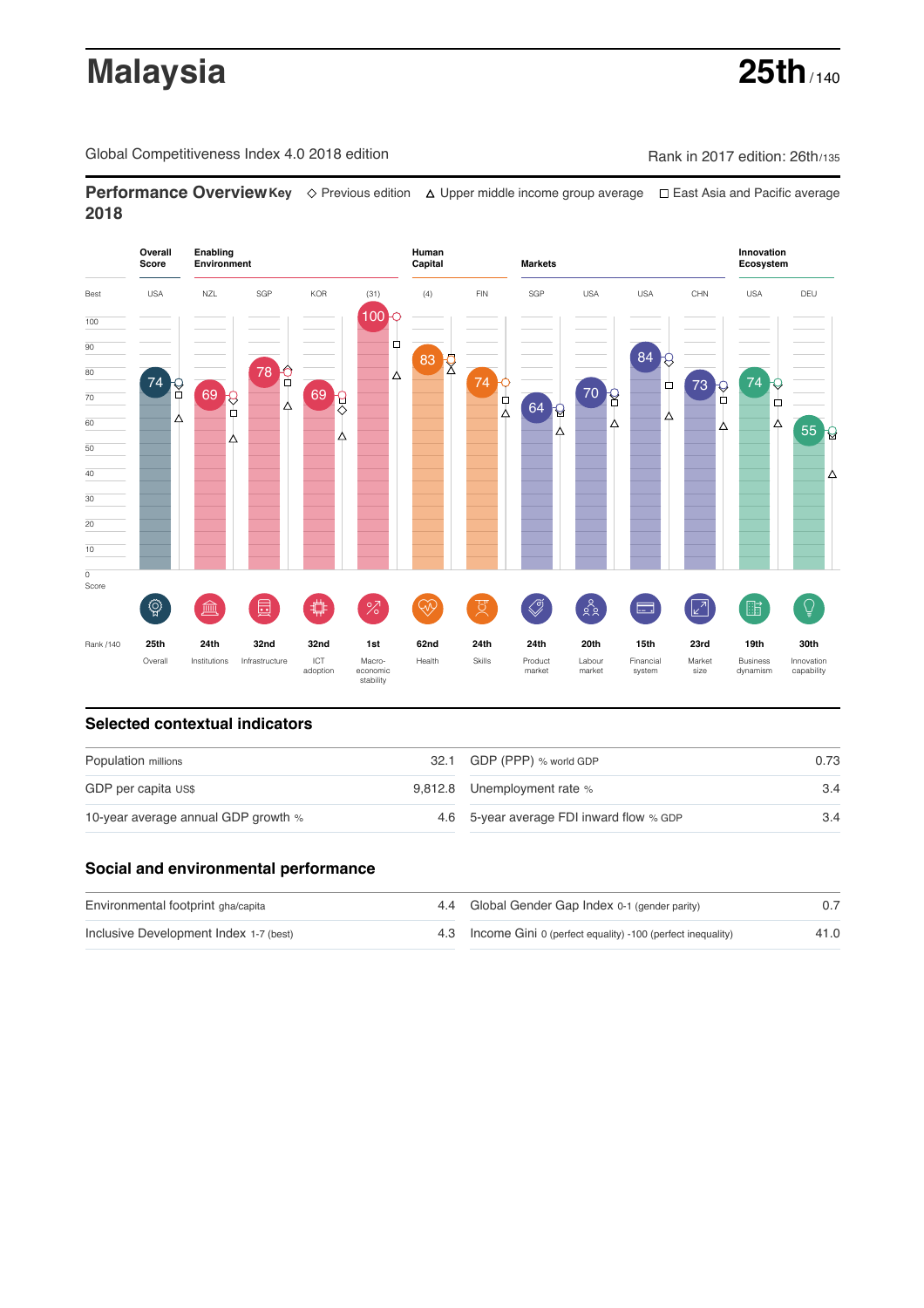### **Malaysia 25th**/140

| <b>Index Component</b>                                                   | Value          | Score *                  | Rank/140 | <b>Best Performer</b>       |
|--------------------------------------------------------------------------|----------------|--------------------------|----------|-----------------------------|
| 寙<br>Pillar 1: Institutions 0-100 (best)                                 |                | 68.7 ↑                   | 24       | <b>New Zealand</b>          |
| 1.01 Organized crime 1-7 (best)                                          | 5.3            | 71.1 ተ                   | 44       | Finland                     |
| 1.02 Homicide rate /100,000 pop.                                         | 2.1            | $94.5 =$                 | 62       | Multiple (9)                |
| 1.03 Terrorism incidence 0 (very high) -100 (no incidence)               | 99.3           | $99.3 \text{ } \Upsilon$ | 86       | Multiple (24)               |
| 1.04 Reliability of police services 1-7 (best)                           | 5.6            | 76.3 ↑                   | 29       | Finland                     |
| 1.05 Social capital 0-100 (high)                                         | 56.8           | $56.8 =$                 | 30       | Australia                   |
| 1.06 Budget transparency 0-100 (best)                                    | 50.0           | $50.0 =$                 | 77       | Multiple (2)                |
| 1.07 Judicial independence 1-7 (best)                                    | 5.0            | 66.7 ↑                   | 33       | Finland                     |
| 1.08 Efficiency of legal framework in challenging regulations 1-7 (best) | 4.8            | 62.7 ↑                   | 12       | Finland                     |
| 1.09 Freedom of the press 0-100 (worst)                                  | 47.4           | 52.6 $\sqrt{ }$          | 118      | Norway                      |
| 1.10 Burden of government regulation 1-7 (best)                          | 5.0            | 66.8 ↑                   | 5        | Singapore                   |
| 1.11 Efficiency of legal framework in settling disputes 1-7 (best)       | 5.2            | 70.3 ↑                   | 15       | Singapore                   |
| 1.12 E-Participation Index 0-1 (best)                                    | 0.89           | 88.8 个                   | 32       | Multiple (3)                |
| 1.13 Future orientation of government 1-7 (best)                         | 5.2            | 70.6 ↓                   | 9        | Singapore                   |
| 1.14 Incidence of corruption 0-100 (best)                                | 47.0           | 47.0 ↓                   | 55       | New Zealand                 |
| 1.15 Property rights 1-7 (best)                                          | 5.6            | 76.6 ↑                   | 22       | Finland                     |
| 1.16 Intellectual property protection 1-7 (best)                         | 5.4            | 73.7 ↑                   | 24       | Finland                     |
| 1.17 Quality of land administration 0-30 (best)                          | 27.5           | $91.7 =$                 | 6        | Singapore                   |
| 1.18 Strength of auditing and reporting standards 1-7 (best)             | 5.6            | 77.2 ተ                   | 23       | Finland                     |
| 1.19 Conflict of interest regulation 0-10 (best)                         | 8.7            | $87.0 =$                 | 4        | Multiple (2)                |
| 1.20 Shareholder governance 0-10 (best)                                  | 7.3            | 73.0 个                   | 15       | Kazakhstan                  |
| 員<br>Pillar 2: Infrastructure 0-100 (best)                               |                | 77.9 ↓                   | 32       | Singapore                   |
| 2.01 Road connectivity index 0-100 (best)                                | 26.8           | $26.8 =$                 | 128      | <b>United States</b>        |
| 2.02 Quality of roads 1-7 (best)                                         | 5.5            | 74.2 ተ                   | 20       | Singapore                   |
| 2.03 Railroad density km of roads/square km                              | 6.8            | $17.0 =$                 | 59       | Multiple (20)               |
| 2.04 Efficiency of train services 1-7 (best)                             | 5.2            | 69.5 ↑                   | 13       | Switzerland                 |
| 2.05 Airport connectivity score                                          | 420,239.6      | 88.9 ↓                   | 20       | Multiple (8)                |
| 2.06 Efficiency of air transport services 1-7 (best)                     | 5.6            | 76.4 ↓                   | 19       | Singapore                   |
| 2.07 Liner Shipping Connectivity Index 0-157.1 (best)                    | 98.1           | 98.1 $\sqrt{ }$          | 5        | Multiple (4)                |
| 2.08 Efficiency of seaport services 1-7 (best)                           | 5.3            | 71.5 ↑                   | 17       | Singapore                   |
| 2.09 Electrification rate % pop.                                         | 98.6           | 98.6 $\sqrt{ }$          | 85       | Multiple (66)               |
| 2.10 Electric power transmission and distribution losses % output        | 5.9            | 98.0 $\sqrt{ }$          | 28       | Multiple (9)                |
| 2.11 Exposure to unsafe drinking water % pop.                            | 10.7           | $91.1 =$                 | 69       | Multiple (23)               |
| 2.12 Reliability of water supply 1-7 (best)                              | 5.4            | 74.2 ↓                   | 50       | Switzerland                 |
| O<br>Pillar 3: ICT adoption 0-100 (best)                                 |                | 69.1 $\uparrow$          | 32       | Korea, Rep.                 |
| 3.01 Mobile-cellular telephone subscriptions /100 pop.                   | 133.9          | $100.0 =$                | 32       | Multiple (68)               |
| 3.02 Mobile-broadband subscriptions /100 pop.                            | 111.5          | n/a                      | 19       | <b>United Arab Emirates</b> |
| 3.03 Fixed-broadband Internet subscriptions /100 pop.                    | 8.5            | 17.0 ↓                   | 77       | Switzerland                 |
| 3.04 Fibre Internet subscriptions /100 pop.                              | 3.8            | n/a                      | 39       | Korea, Rep.                 |
| 3.05 Internet users % pop.                                               | 78.8           | 78.8 ↑                   | 34       | Iceland                     |
| ℅<br>Pillar 4: Macroeconomic stability 0-100 (best)                      | $\overline{a}$ | $100.0 =$                | 1        | Multiple (31)               |
| 4.01 Inflation annual % change                                           | 2.9            | $100.0 =$                | 1        | Multiple (74)               |
| 4.02 Debt dynamics 0-100 (best)                                          | 100.0          | $100.0 =$                | 1        | Multiple (36)               |
| Qv<br>Pillar 5: Health 0-100 (best)                                      |                | 82.6 ↑                   | 62       | Multiple (4)                |
| 5.01 Healthy life expectancy years                                       | 66.4           | 82.6 ↑                   | 61       | Multiple (4)                |
| 섯<br>Pillar 6: Skills 0-100 (best)                                       | $\overline{a}$ | 74.2 ↑                   | 24       | Finland                     |
| 6.01 Mean years of schooling Years                                       | 10.5           | $70.0 =$                 | 49       | Finland                     |
| 6.02 Extent of staff training 1-7 (best)                                 | 5.4            | 72.6 ↑                   | 4        | Switzerland                 |
| 6.03 Quality of vocational training 1-7 (best)                           | 5.3            | 70.8 ↓                   | 9        | Switzerland                 |
| 6.04 Skillset of graduates 1-7 (best)                                    | 5.3            | 71.8 ↑                   | 6        | Switzerland                 |
| 6.05 Digital skills among population 1-7 (best)                          | 5.4            | 73.1 ↑                   | 11       | Sweden                      |
| 6.06 Ease of finding skilled employees 1-7 (best)                        | 5.3            | $71.4 \; \downarrow$     | 4        | <b>United States</b>        |
| 6.07 School life expectancy Years                                        | 13.7           | 76.0 ↑                   | 74       | Multiple (9)                |
| 6.08 Critical thinking in teaching 1-7 (best)                            | 4.7            | 61.8 $\sqrt{ }$          | 16       | <b>United States</b>        |
| 6.09 Pupil-to-teacher ratio in primary education Ratio                   | 11.6           | 96.0 $\sqrt{ }$          | 18       | Multiple (6)                |